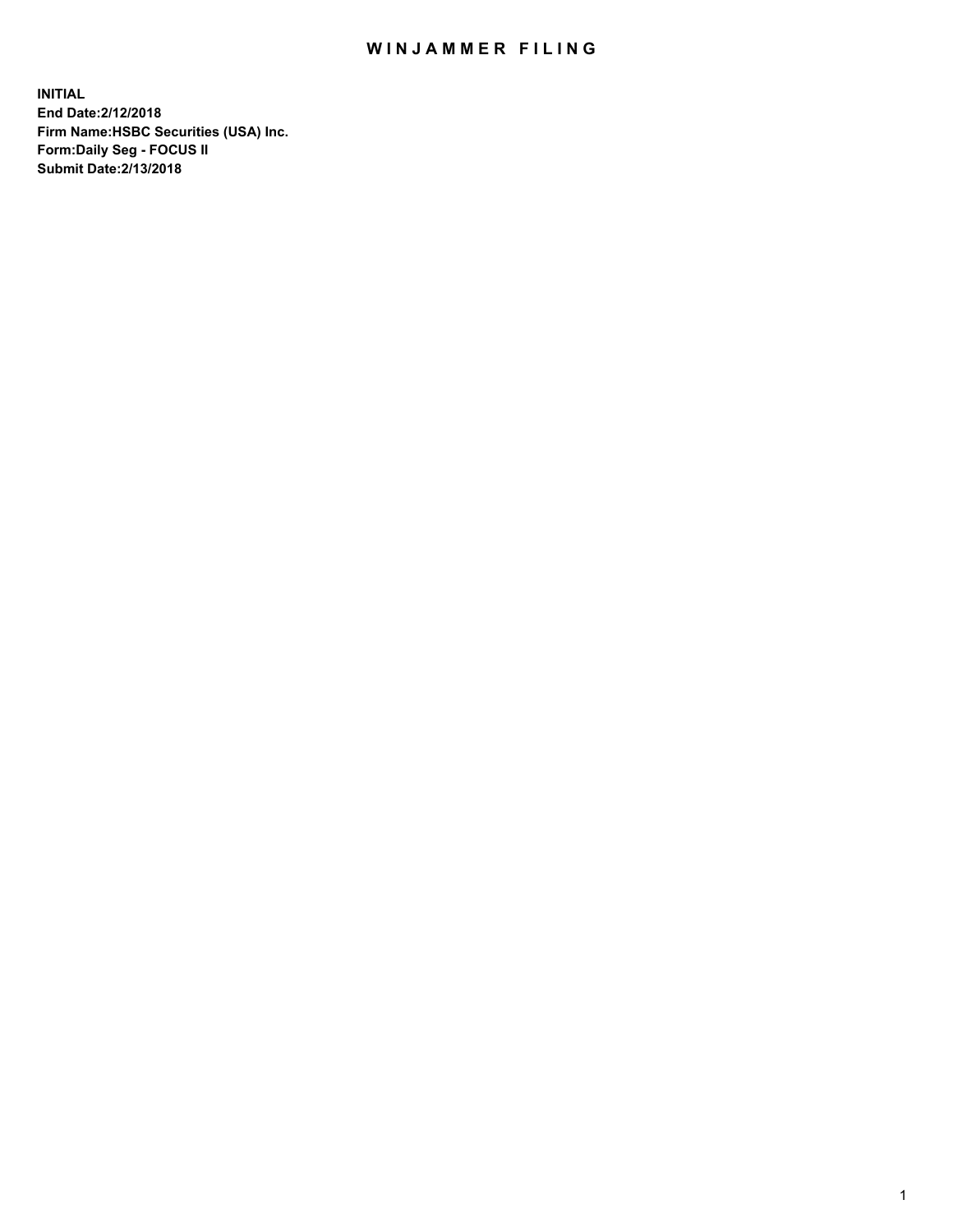## **INITIAL End Date:2/12/2018 Firm Name:HSBC Securities (USA) Inc. Form:Daily Seg - FOCUS II Submit Date:2/13/2018 Daily Segregation - Cover Page**

| Name of Company<br><b>Contact Name</b><br><b>Contact Phone Number</b><br><b>Contact Email Address</b>                                                                                                                                                                                                                         | <b>HSBC Securities (USA) Inc.</b><br><b>Michael Vacca</b><br>212-525-7951<br>michael.vacca@us.hsbc.com |
|-------------------------------------------------------------------------------------------------------------------------------------------------------------------------------------------------------------------------------------------------------------------------------------------------------------------------------|--------------------------------------------------------------------------------------------------------|
| FCM's Customer Segregated Funds Residual Interest Target (choose one):<br>a. Minimum dollar amount: ; or<br>b. Minimum percentage of customer segregated funds required:%; or<br>c. Dollar amount range between: and; or<br>d. Percentage range of customer segregated funds required between: % and %.                       | 98,000,000<br><u>0</u><br><u>00</u><br><u>00</u>                                                       |
| FCM's Customer Secured Amount Funds Residual Interest Target (choose one):<br>a. Minimum dollar amount: ; or<br>b. Minimum percentage of customer secured funds required:%; or<br>c. Dollar amount range between: and; or<br>d. Percentage range of customer secured funds required between: % and %.                         | 25,000,000<br><u>0</u><br><u>00</u><br>00                                                              |
| FCM's Cleared Swaps Customer Collateral Residual Interest Target (choose one):<br>a. Minimum dollar amount: ; or<br>b. Minimum percentage of cleared swaps customer collateral required:%; or<br>c. Dollar amount range between: and; or<br>d. Percentage range of cleared swaps customer collateral required between:% and%. | 122,000,000<br><u>0</u><br><u>00</u><br><u>00</u>                                                      |

Attach supporting documents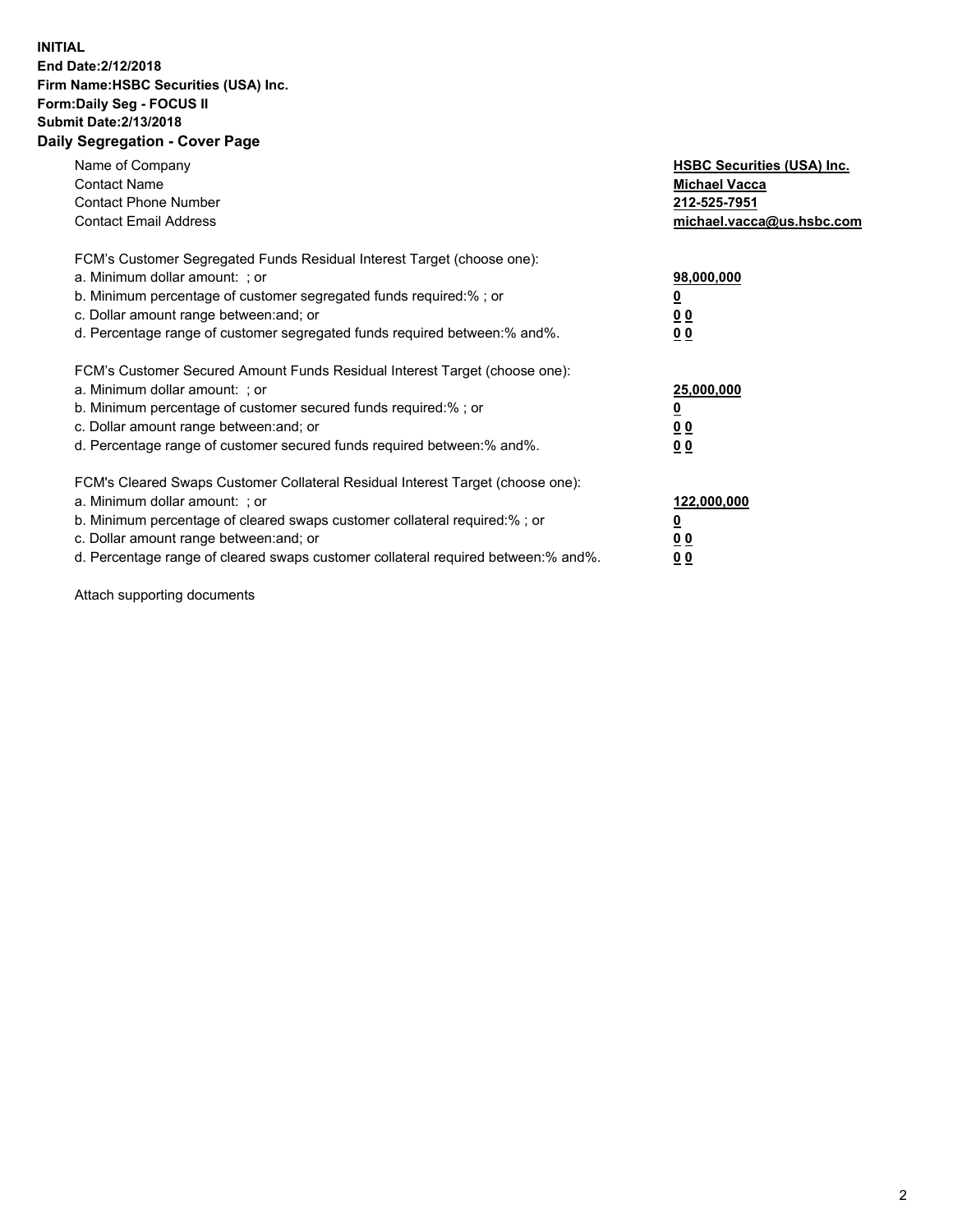**INITIAL End Date:2/12/2018 Firm Name:HSBC Securities (USA) Inc. Form:Daily Seg - FOCUS II Submit Date:2/13/2018 Daily Segregation - Secured Amounts**

|     | Daily Segregation - Secured Amounts                                                         |                                |
|-----|---------------------------------------------------------------------------------------------|--------------------------------|
|     | Foreign Futures and Foreign Options Secured Amounts                                         |                                |
|     | Amount required to be set aside pursuant to law, rule or regulation of a foreign            | $0$ [7305]                     |
|     | government or a rule of a self-regulatory organization authorized thereunder                |                                |
| 1.  | Net ledger balance - Foreign Futures and Foreign Option Trading - All Customers             |                                |
|     | A. Cash                                                                                     | 17,063,962 [7315]              |
|     | B. Securities (at market)                                                                   | 89,828,946 [7317]              |
| 2.  | Net unrealized profit (loss) in open futures contracts traded on a foreign board of trade   | 23,834,040 [7325]              |
| 3.  | Exchange traded options                                                                     |                                |
|     | a. Market value of open option contracts purchased on a foreign board of trade              | $0$ [7335]                     |
|     | b. Market value of open contracts granted (sold) on a foreign board of trade                | $0$ [7337]                     |
| 4.  | Net equity (deficit) (add lines 1.2. and 3.)                                                | 130,726,948 [7345]             |
| 5.  | Account liquidating to a deficit and account with a debit balances - gross amount           | 413,300 [7351]                 |
|     | Less: amount offset by customer owned securities                                            | -292,580 [7352] 120,720 [7354] |
| 6.  | Amount required to be set aside as the secured amount - Net Liquidating Equity              | 130,847,668 [7355]             |
|     | Method (add lines 4 and 5)                                                                  |                                |
| 7.  | Greater of amount required to be set aside pursuant to foreign jurisdiction (above) or line | 130,847,668 [7360]             |
|     | 6.                                                                                          |                                |
|     | FUNDS DEPOSITED IN SEPARATE REGULATION 30.7 ACCOUNTS                                        |                                |
| 1.  | Cash in banks                                                                               |                                |
|     | A. Banks located in the United States                                                       | 49,733,985 [7500]              |
| 2.  | B. Other banks qualified under Regulation 30.7                                              | 0 [7520] 49,733,985 [7530]     |
|     | Securities                                                                                  |                                |
|     | A. In safekeeping with banks located in the United States                                   | 27,060,786 [7540]              |
|     | B. In safekeeping with other banks qualified under Regulation 30.7                          | 0 [7560] 27,060,786 [7570]     |
| 3.  | Equities with registered futures commission merchants                                       |                                |
|     | A. Cash                                                                                     | $0$ [7580]                     |
|     | <b>B.</b> Securities                                                                        | $0$ [7590]                     |
|     | C. Unrealized gain (loss) on open futures contracts                                         | $0$ [7600]                     |
|     | D. Value of long option contracts                                                           | $0$ [7610]                     |
|     | E. Value of short option contracts                                                          | 0 [7615] 0 [7620]              |
| 4.  | Amounts held by clearing organizations of foreign boards of trade                           |                                |
|     | A. Cash                                                                                     | $0$ [7640]                     |
|     | <b>B.</b> Securities                                                                        | $0$ [7650]                     |
|     | C. Amount due to (from) clearing organization - daily variation                             | $0$ [7660]                     |
|     | D. Value of long option contracts                                                           | $0$ [7670]                     |
|     | E. Value of short option contracts                                                          | 0 [7675] 0 [7680]              |
| 5.  | Amounts held by members of foreign boards of trade                                          |                                |
|     | A. Cash                                                                                     | 7,930,997 [7700]               |
|     | <b>B.</b> Securities                                                                        | 62,768,160 [7710]              |
|     | C. Unrealized gain (loss) on open futures contracts                                         | 23,834,040 [7720]              |
|     | D. Value of long option contracts                                                           | $0$ [7730]                     |
|     | E. Value of short option contracts                                                          | 0 [7735] 94,533,197 [7740]     |
| 6.  | Amounts with other depositories designated by a foreign board of trade                      | 0 [7760]                       |
| 7.  | Segregated funds on hand                                                                    | $0$ [7765]                     |
| 8.  | Total funds in separate section 30.7 accounts                                               | 171,327,968 [7770]             |
| 9.  | Excess (deficiency) Set Aside for Secured Amount (subtract line 7 Secured Statement         | 40,480,300 [7380]              |
|     | Page 1 from Line 8)                                                                         |                                |
| 10. | Management Target Amount for Excess funds in separate section 30.7 accounts                 | 25,000,000 [7780]              |
| 11. | Excess (deficiency) funds in separate 30.7 accounts over (under) Management Target          | 15,480,300 [7785]              |
|     |                                                                                             |                                |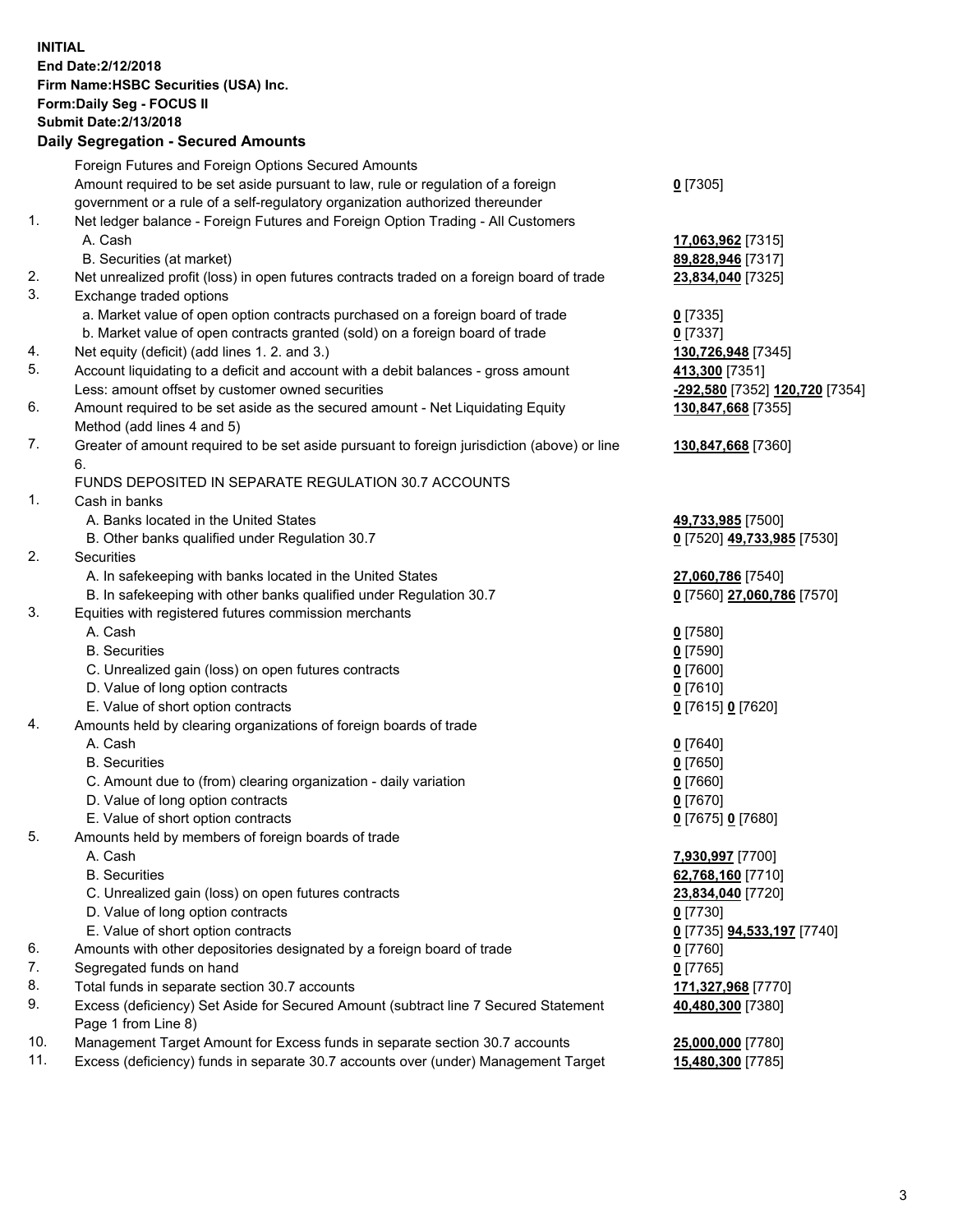**INITIAL End Date:2/12/2018 Firm Name:HSBC Securities (USA) Inc. Form:Daily Seg - FOCUS II Submit Date:2/13/2018 Daily Segregation - Segregation Statement** SEGREGATION REQUIREMENTS(Section 4d(2) of the CEAct) 1. Net ledger balance A. Cash **384,506,664** [7010] B. Securities (at market) **1,172,780,880** [7020] 2. Net unrealized profit (loss) in open futures contracts traded on a contract market **69,382,758** [7030] 3. Exchange traded options A. Add market value of open option contracts purchased on a contract market **123,038,475** [7032] B. Deduct market value of open option contracts granted (sold) on a contract market **-14,437,038** [7033] 4. Net equity (deficit) (add lines 1, 2 and 3) **1,735,271,739** [7040] 5. Accounts liquidating to a deficit and accounts with debit balances - gross amount **16,313,211** [7045] Less: amount offset by customer securities **-16,313,211** [7047] **0** [7050] 6. Amount required to be segregated (add lines 4 and 5) **1,735,271,739** [7060] FUNDS IN SEGREGATED ACCOUNTS 7. Deposited in segregated funds bank accounts A. Cash **38,018,668** [7070] B. Securities representing investments of customers' funds (at market) **0** [7080] C. Securities held for particular customers or option customers in lieu of cash (at market) **231,023,625** [7090] 8. Margins on deposit with derivatives clearing organizations of contract markets A. Cash **490,806,690** [7100] B. Securities representing investments of customers' funds (at market) **0** [7110] C. Securities held for particular customers or option customers in lieu of cash (at market) **926,091,925** [7120] 9. Net settlement from (to) derivatives clearing organizations of contract markets **26,348,863** [7130] 10. Exchange traded options A. Value of open long option contracts **123,038,475** [7132] B. Value of open short option contracts **-14,437,038** [7133] 11. Net equities with other FCMs A. Net liquidating equity **8,800,915** [7140] B. Securities representing investments of customers' funds (at market) **0** [7160] C. Securities held for particular customers or option customers in lieu of cash (at market) **0** [7170] 12. Segregated funds on hand **15,665,330** [7150] 13. Total amount in segregation (add lines 7 through 12) **1,845,357,453** [7180] 14. Excess (deficiency) funds in segregation (subtract line 6 from line 13) **110,085,714** [7190] 15. Management Target Amount for Excess funds in segregation **98,000,000** [7194]

16. Excess (deficiency) funds in segregation over (under) Management Target Amount Excess

**12,085,714** [7198]